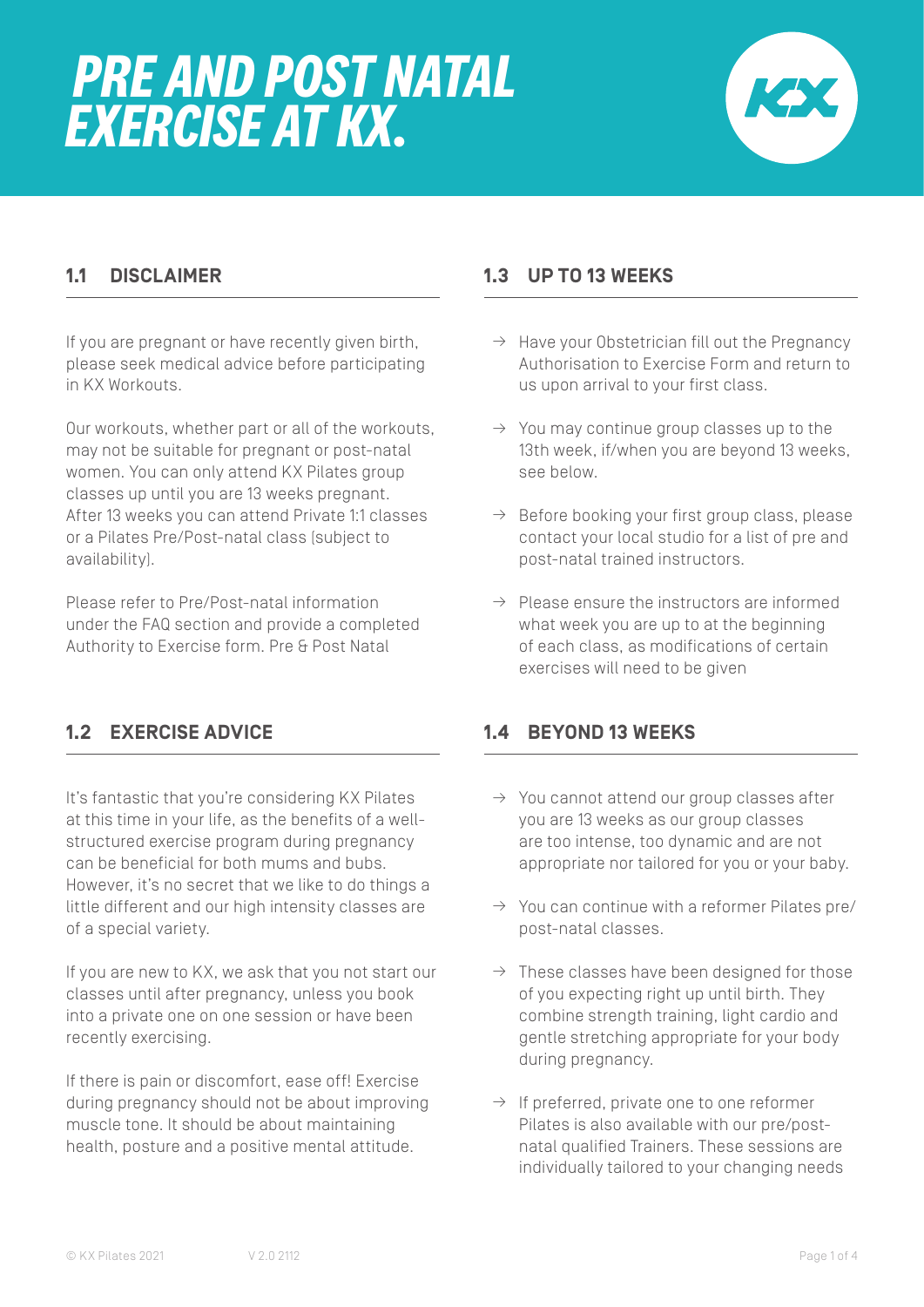

at each stage of your pregnancy.

 $\rightarrow$  Please have your Obstetrician fill out the Pregnancy Authorisation to Exercise Form and return to us upon arrival to your first class.

For all pregnant clients, extra guidance and/or doctors advice should be sought if you have:

- $\rightarrow$  Diabetes before or during the pregnancy
- $\rightarrow$  High blood pressure or thyroid disease
- $\rightarrow$  Anaemia or blood disorders
- $\rightarrow$  Any cardiac or pulmonary disorders
- $\rightarrow$  A history of premature labour
- $\rightarrow$  Placenta previa where your placenta has implanted completely over, or near your cervix
- $\rightarrow$  Experienced three or more miscarriages
- $\rightarrow$  Experienced cramping, spotting or bleeding during pregnancy
- $\rightarrow$  Been told you're expecting more than one baby

#### **1.5 PREGNANCY EXERCISE TIPS**

- $\rightarrow$  Pelvic floor exercises are very beneficial, but it is just as important to practice releasing/ relaxing the pelvic floor as it is to contract it (vary the range of contractions, 100%, 50%, 25% etc. up and down).
- $\rightarrow$  Avoid exercise in a warm/hot environment as core body temperature increases when pregnant.
- $\rightarrow$  Keep well hydrated and avoid exercising on an empty stomach (your glycogen levels may drop too low). Bring a water bottle to class/ exercise.
- $\rightarrow$  Wear a supportive bra.
- $\rightarrow$  Avoid ballistic (bouncing) stretching. Your joints are more flexible through elevated levels of the hormone relaxin.
- $\rightarrow$  Avoid holding prolonged positions, as this may increase blood pressure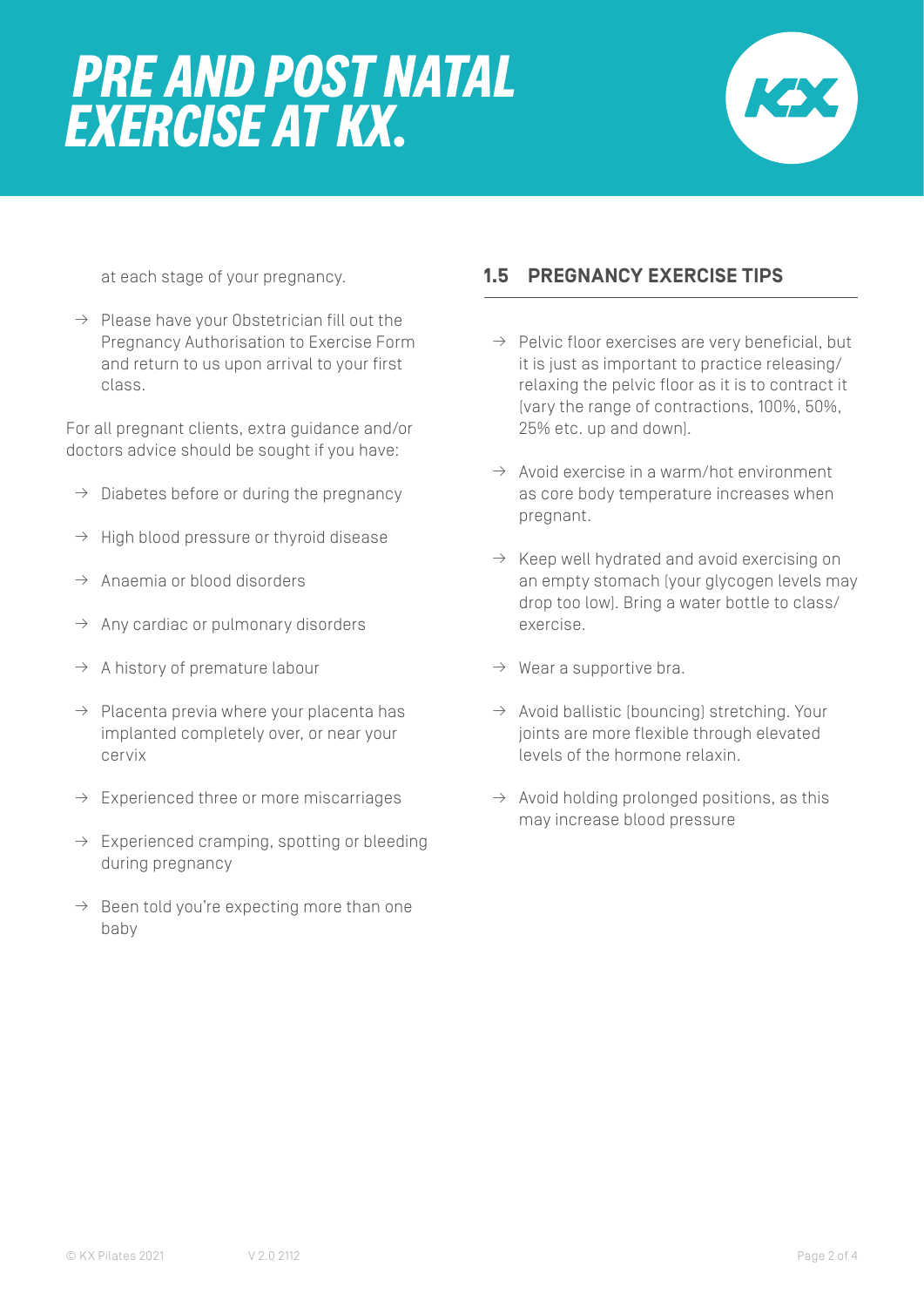

### **1.6 THINGS TO REMEMBER**

- $\rightarrow$  Always remind the instructor you are pregnant before **every** class.
- $\rightarrow$  You must avoid abdominal curls [flexing your upper body). This can make your abdominals separate further than they should. As you progress into your 2nd trimester, your abdominals separate naturally.
- $\rightarrow$  Keep your spine mobile.
- $\rightarrow$  Do not over-stretch. The hormone relaxin is released during pregnancy. This can make your joints more flexible (especially for women who are already quite flexible).
- $\rightarrow$  Avoid squeezing hard on fitness circles. These can create pressure on your pelvis. Slow controlled shallow pulses are best.
- $\rightarrow$  Avoid painful movements and positions. If you are feeling pain in your tailbone or feel pubic pain, stop exercising immediately.
- $\rightarrow$  Listen to your body  $-$  if you feel dizzy, nauseous, experience numbness, pins and needles, or it doesn't feel right, stop.
- $\rightarrow$  Avoid static positions for long periods. This may increase blood pressure. Keep moving.
- $\rightarrow$  Adhere to the five-minute rule. Never spend more than five minutes lying on your back at any one time, particularly in the second and third trimester. Roll onto your left side when laying down and coming up.
- $\rightarrow$  Check alignment. Neutral pelvic position will constantly be changing throughout your pregnancy so constantly check your alignment and adjust accordingly.

#### **1.7 GENERAL REMINDER**

Remember the general rule, if there is pain or discomfort ease off immediately. Remember that each pregnancy is individual, there will always be cases that don't fit the norm.

#### **1.8 FIRST TRIMESTER**

You can effectively do everything you usually would in the first trimester; however, please keep your head down when lying on your back and **do not** overload on springs/resistance.

### **1.9 SECOND & THIRD TRIMESTER**

You can do the following:

- $\rightarrow$  Exercise when the spine is in neutral position (on a block/box for seated work).
- $\rightarrow$  Perform lots of seated arm work and back and chest.
- $\rightarrow$  Perform Footwork again, do not overload on your springs/resistance
- $\rightarrow$  Place feet in straps only perform small range of movement.
- $\rightarrow$  Articulate your spine cat stretches are recommended.
- $\rightarrow$  Watch your balance, especially when in the third trimester of your pregnancy.

Do not do the following:

 $\rightarrow$  Lie on your stomach.